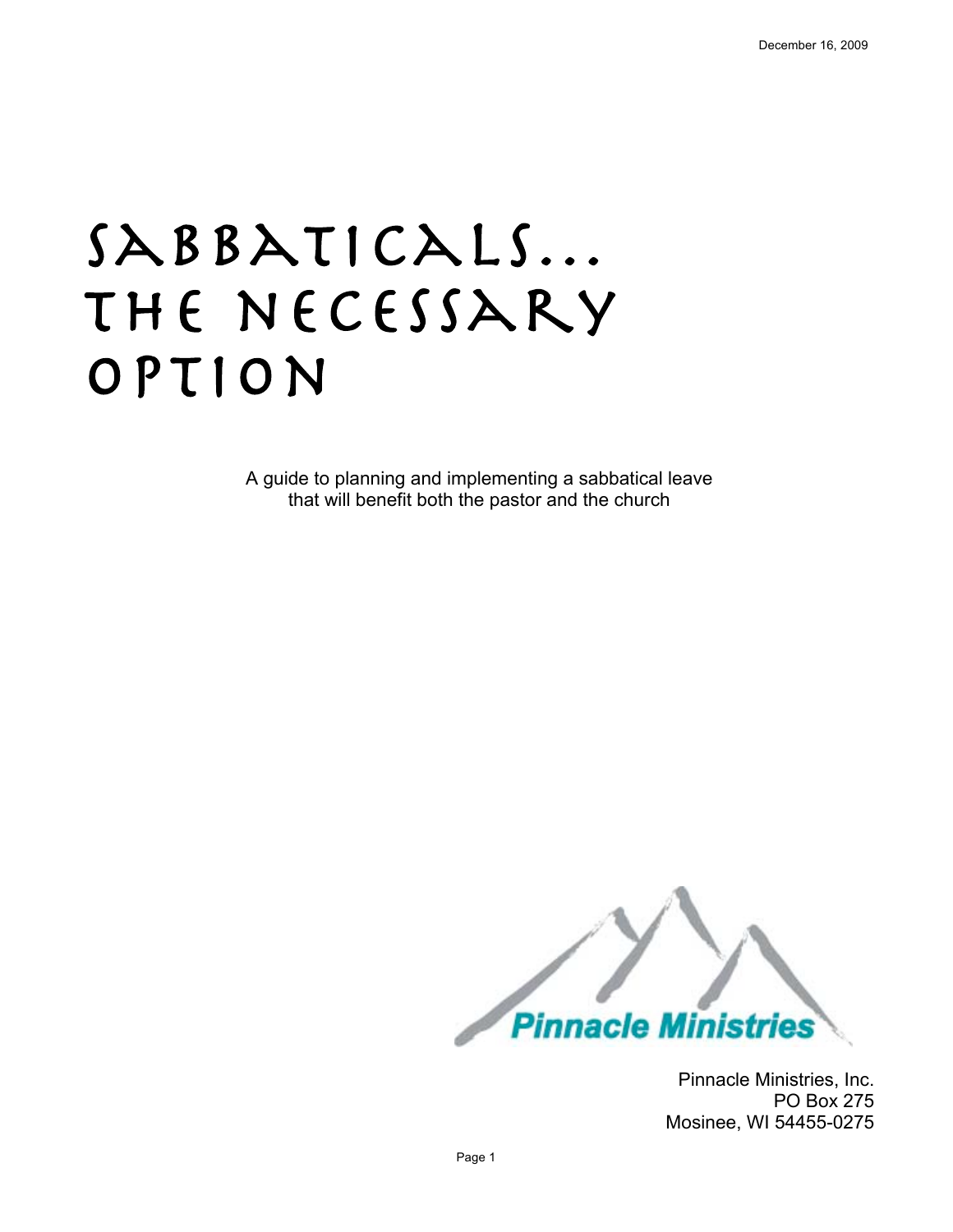715-693-6771 www.pinmin.org

# PASTORAL SABBATICAL POLICY

The following document is to serve as a template for churches to develop standing policies for Sabbatical or Renewal Leaves for their pastoral staffs. It is the desire of Pinnacle Ministries that all churches adopt some form of official renewal leave policy, for the health of the pastoral family, for the health of the church, and for the ultimate health of the Kingdom of God.

# Sabbaticals: Are They Really Needed?

When the subject of sabbatical leave is raised, it is often met with a chorus of questions. High on the list is some form of, "Why should the pastor have a sabbatical? Neither I nor any of my associates have one! The business world is hard, too!" While the concept of sabbaticals has long been recognized in the academic community, the church (and especially the evangelical church) has seldom recognized their value. When research was undertaken to develop this policy, what little information that could be found came almost exclusively from a mainline denominational perspective. With such little recognition, again the question could be raised: "Are they really necessary?" Let's address that question from a practical and Biblical perspective.

### Renewal: A Break From The Pressure Cooker

In his book, "Support Your Local Pastor", Wes Roberts quotes from a revealing survey of pastors conducted by the Fuller Institute of Church Growth. This survey, as quoted by Dr. Arch Hart of Fuller Seminary at the CareGivers Forum in November 1991, reported the following frightening statistics:

- · 90% work more than forty-six hours per week, and often more than sixty.
- · 80% believe that pastoral ministry is affecting their family negatively.
- · 33% say that, "Being in ministry is clearly a hazard to my family."
- · 75% have reported a significant crisis due to stress at least once every five years in their ministry.
- · 50% feel unable to meet the needs of the job.

 $\overline{a}$ 

- · 90% feel they were not adequately trained to cope with the ministry demands placed upon them.
- · 40% report having a serious conflict with a parishioner at least once a month.
- · 37% have been involved in inappropriate sexual behavior with someone in the church.
- $\cdot$  70% have a lower self-image after they've pastored than when they started.<sup>1</sup>

Why, do you ask, is this true? Roberts answers with the following bit of musing:

The lawyer can refuse to take on a client. The pastor may feel like refusing to see someone come into his congregation, but that is not his privilege. The doctor can refer out to another doctor when it is best for the patient - or him. The pastor is not often prone to send people to another church, though he may be thinking that in tough moments. The electrician can say, "I can't fix your problem for two days," and we can call the next

<sup>1</sup> Roberts, Wes, *Support Your Local Pastor*, (NavPress-Colorado Springs, CO. 1995) page 19.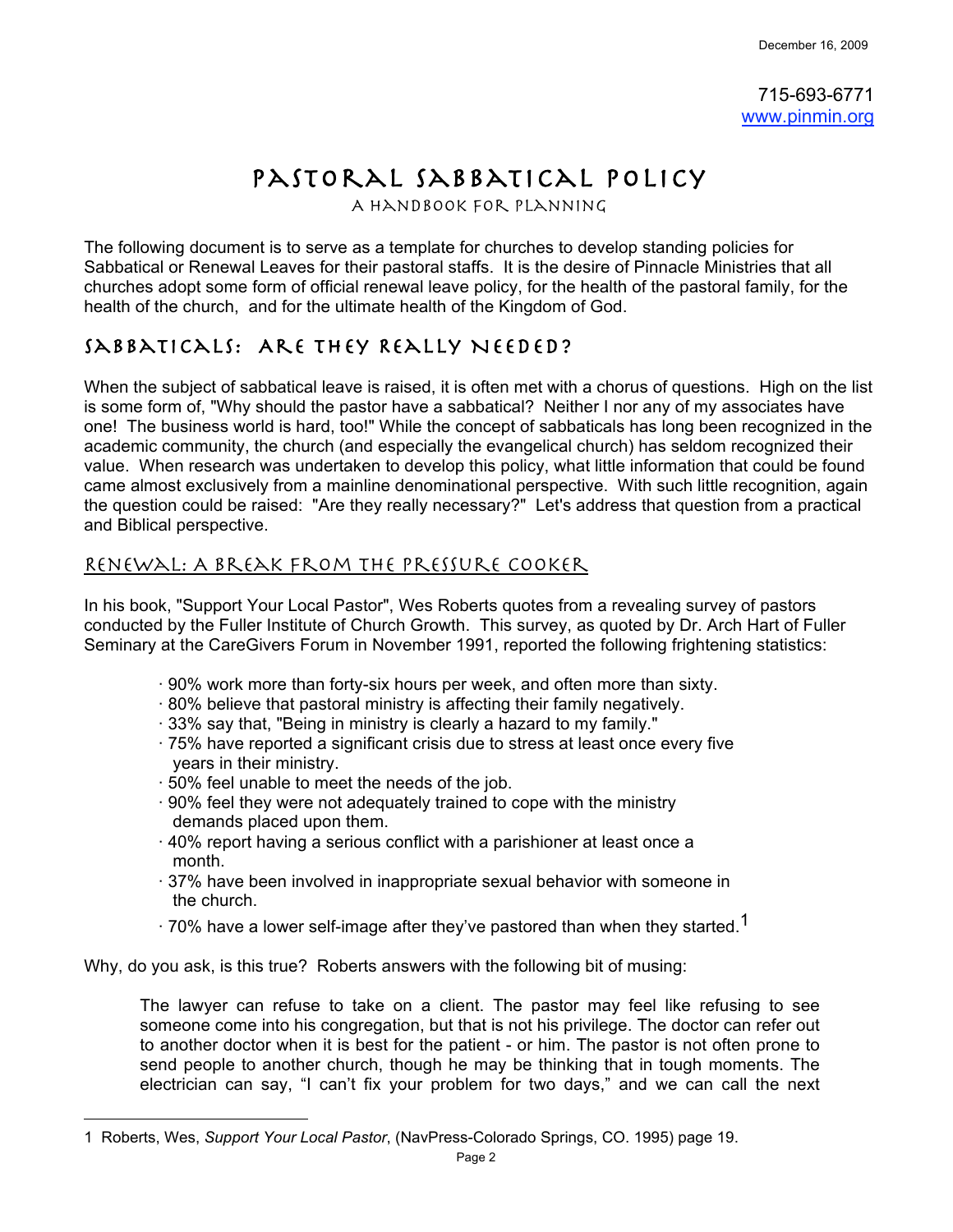service person on our list, who can come out right away. The pastor (even one who is wise with his schedule) is on duty twenty-seven hours a day, thirty-nine days a month, 412 days a year. People seem to have no respect when they experience their emergencies, when they honestly need pastoral attention. At least the ones in our lives

haven't been well scheduled.<sup>2</sup> Finally, this "lament" says it well:

I am appalled at what is required of me. I am supposed to move from sick-bed

to administrative meeting, to planning, to supervising, to counseling, to praying, to trouble-shooting, to budgeting, to audio systems, to meditation, to worship preparation, to newsletter, to staff problems, to mission projects, to conflict management, to community leadership, to study, to funerals, to weddings, to preaching.

I am supposed to be "in charge" but not too in charge, administrative executive, sensitive pastor, skillful counselor, dynamic public speaker, spiritual guide, politically savvy, intellectually sophisticated.

And I am expected to be superior, or at least first rate, in all of them.

I am not supposed to be depressed, discouraged, cynical, angry, hurt.

I am supposed to be up-beat, positive, strong, willing,



<sup>2</sup> *ibid.* page 18.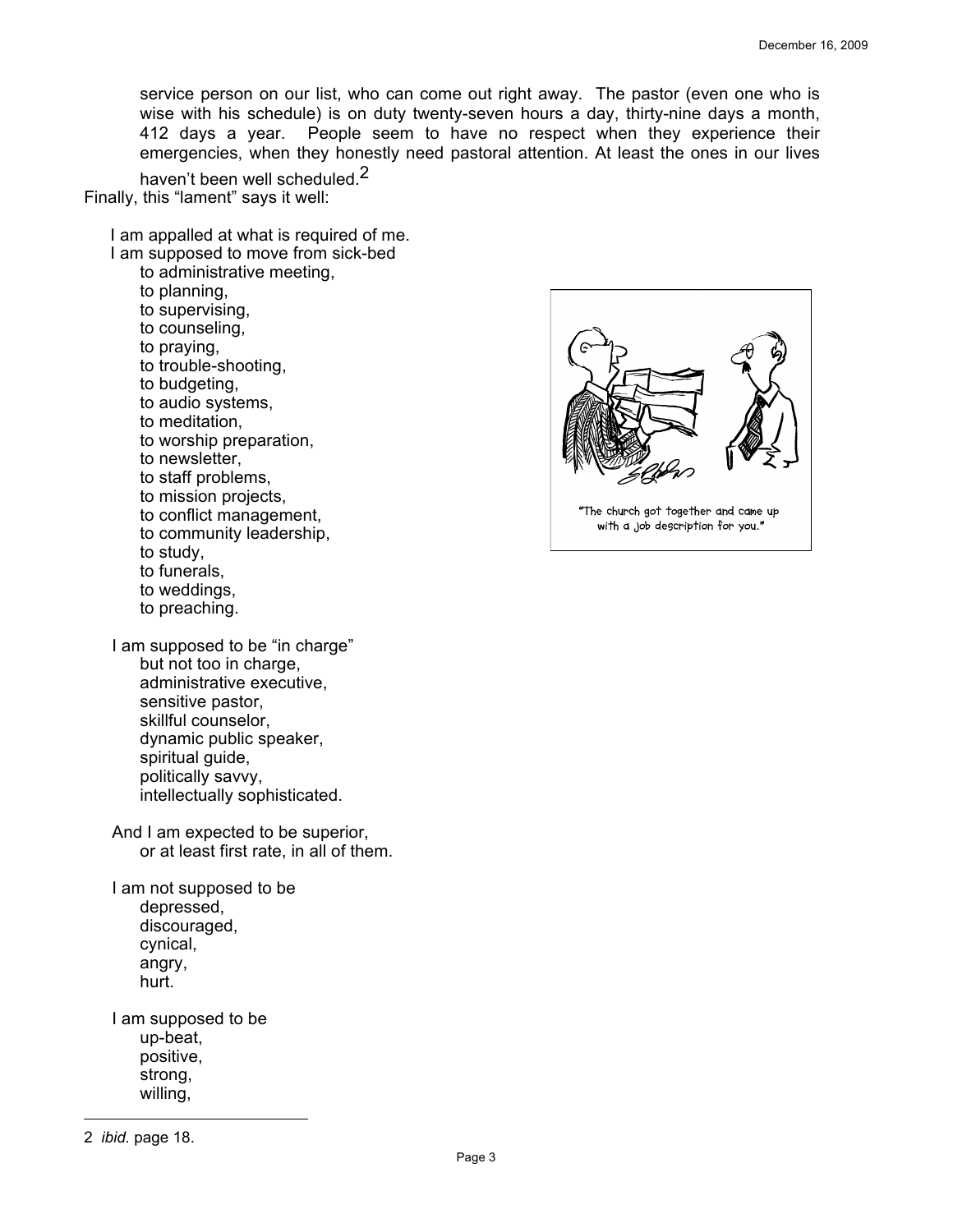available.

 $\overline{a}$ 

Right now I am not filling any of those expectations very well. I think that's why I am tired. $3$ 

One could go on and on concerning the pressures of the pastorate. One final observation should be made, however. What really sets the pastoral pressures off from the many pressures most people face in their jobs is the lack of opportunity available to relieve the building stress. In today's economic reality many pastors' wives work. With limited weekend time for family and generally a certain amount of financial stress, finding "release points" becomes an exercise in extreme creativity.

As evangelicals, however, we must ask ourselves an additional question: "Is it Biblical?" For no matter how pragmatic a situation is, if it lacks Biblical support, it's not for us.

#### Renewal - The Biblical Perspective

The following is not to be considered an in-depth treatment, but rather the observation of a Biblical principle. Note the following verses (all quotations taken from the NIV):

"Remember the Sabbath day by keeping it holy. Six days you shall labor and do all your work, but the seventh day is a Sabbath to the LORD your God. On it you shall not do any work, neither you, nor your son or daughter, nor your manservant or maidservant, nor your animals, nor the alien within your gates. For in six days the LORD made the heavens and the earth, the sea, and all that is in them, but he rested on the seventh day. Therefore the LORD blessed the Sabbath day and made it holy."

Exodus 20:8-11

"There are six days when you may work, but the seventh day is a Sabbath of rest, a day of sacred assembly. You are not to do any work; wherever you live, it is a Sabbath to the LORD."

Leviticus 23:3

"But in the seventh year the land is to have a sabbath of rest, a sabbath to the LORD. Do not sow your fields or prune your vineyards. Do not reap what grows of itself or harvest the grapes of your untended vines. The land is to have a year of rest. "

Leviticus 25:4-5

Clearly in Scripture there is a work/rest design, both for a short-term cycle (weekly) and an extended cycle (the year of Jubilee). In fact, the extended cycle was taken so seriously that that Lord commanded the return of land to its original owners after fifty years ("In this Year of Jubilee everyone is to return to his own property." Leviticus 25:13).

In the New Testament two important examples exist to help us see the pattern (although we don't often see them in that light). After thirty some years of living, and just before entering the most demanding and stressful time of His life, Jesus spent forty days alone to fast, pray and reflect. Further, the Apostle Paul, following his conversion and earliest ministry, spent time in obscurity in his home area before Barnabas sought him out for his "life's work" (Acts 11:25).

While neither of these episodes could be called a sabbatical in any contemporary sense of the word, they illustrate a point. An investment in reflection and renewal only serves to enhance a servant of Christ's ministry. If the contemporary church is truly interested in productivity for the Kingdom, and not just in hours clocked in, we would do well to consider the example.

<sup>3</sup> Gilbert, Barbara, *Who Ministers to Ministers?* (The Alban Institute, Inc.-Washington, DC)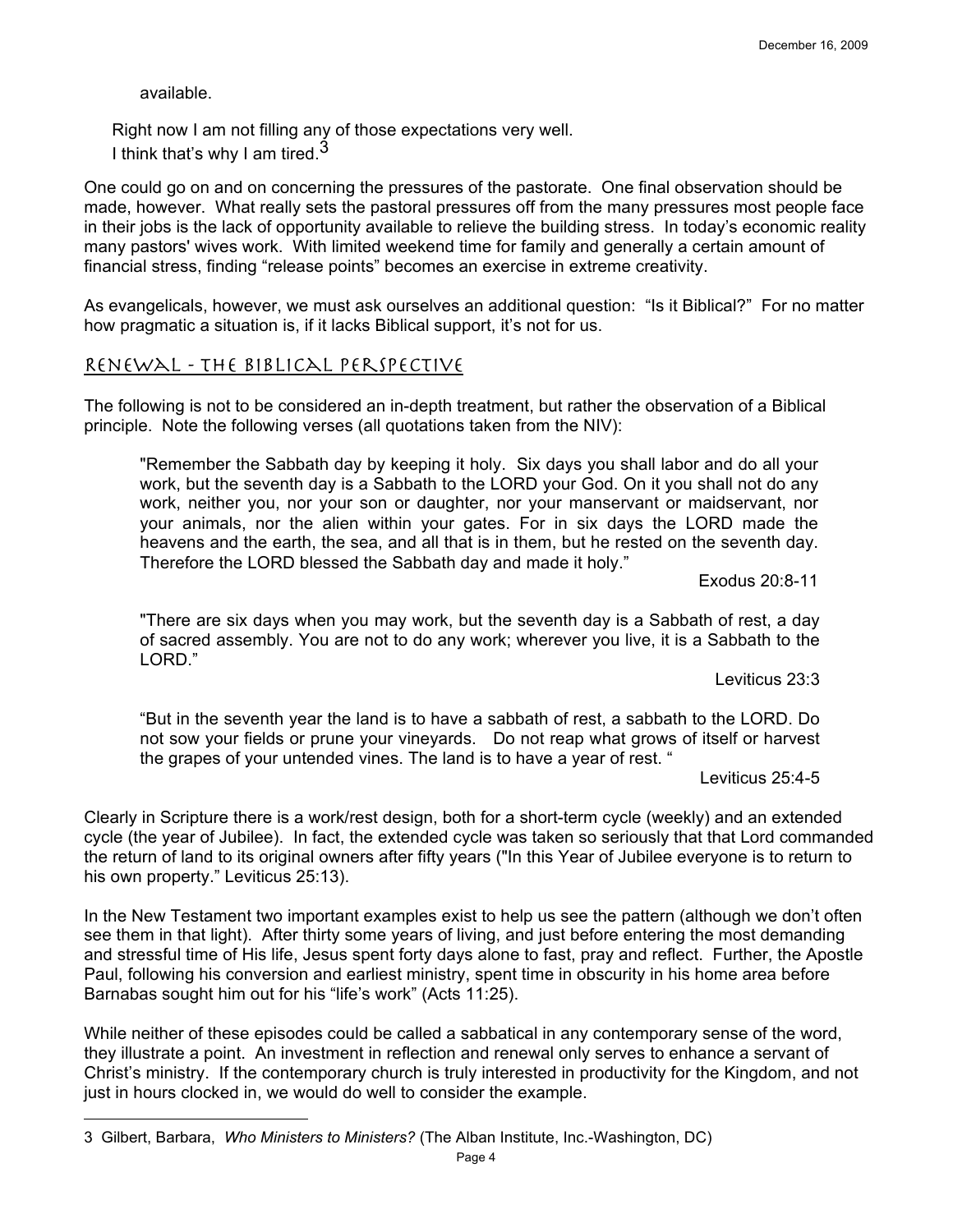# SABBATICALS - HOW DO THEY WORK?

There often is much confusion about what a sabbatical actually is. One of the best summaries is one offered by David Ellingson: "...a time to relearn and rehearse that critical capacity to reflect, which transforms dreams of vacation to new visions of vocations." $4$  Perhaps the best way to begin is with what a sabbatical is *not*.

A Sabbatical Is Not Vacation "Boy, six weeks of additional paid vacation - it must be nice!" Ask the average person in the pew, and that is likely to be the response when confronted with the idea of a sabbatical. While a sabbatical *is* a time of rest, it's not vacation. Proper sabbaticals involve a plan, a goal and accountability. Sabbatical times, however, should be taken in addition to any earned vacation time.

A Sabbatical Is Not Academic Leave Earning advanced degrees is a commendable goal. Every pastor should be in the process of life-long learning. But theological education is strenuous work and not always conducive to vision building. Rev. Colin Buckland, Executive Director of The Claybury Trust (a "pastor to pastor" organization) says it well:

Some people may well be looking for and needing a theological update but others are not. Some require a time of spiritual refreshment and a seminary may not be the best setting for this. This 'academic' view takes no account of the emotional 'burn' that may have been taking place in the life of the pastor, it makes no provision for it. The academic view takes little note of the need for wife and family to experience sabbatical as a 'living part' of the ministry, it does not allow for family renewal and my findings are that family life has been greatly strained by the ministry. The academic view may provide the pastor with an event that feeds only part of his real need and therefore fails to renew him

thoroughly for his ongoing ministry.<sup>5</sup>

The Sabbatical Is Not Escape The ministry that has reached a point where the pastor needs a specified time off to escape the problems of ministry has troubles too deep to be solved by a renewal leave. In addition, no ethical pastor would use a sabbatical leave as a time to seek out a new place of ministry. That would leave too many hurt feelings and damaged trust.

The sabbatical *is* a time of renewal and recharging. Roberts suggests every sabbatical should include the "8 R's": Relax, Recreation (play!), Rest, Renewal, Revival, Rethinking, Refocusing, Return.<sup>6</sup>

"Like Sisyphus and the rock, there is a repetitiveness and intensity involved in ministry that exacts its price in weariness of spirit, diminished enthusiasm, a dulling of the capacity to be creative, and a loss of

vision and perspective.<sup>7</sup> Perhaps the best image of the sabbatical is that of a pilgrim in search of a fresh touch from God.

So, what marks an effective sabbatical? Perhaps it is best not to look for a formal set of guidelines to guide every church. That assumes we have cookie-cutter churches and die-cast pastors. Perhaps a

<sup>4</sup> Ellingson, David, *Remember the Sabbatical to Keep It Holy,* Where Word and World Engage: Campus Ministry Communications, Division of Campus Ministries and Educational Service, Lutheran Church in the USA, 35 E. Wacker Dr. 1847, Chicago, IL 60601, May 1980.

<sup>5</sup> Personal correspondence with the author.

<sup>6</sup> Roberts, page 120.

<sup>7</sup> Bullock, A. Richard, *Sabbatical Planning for Clergy & Congregations*, The Alban Institute, Inc, Washington, D.C. page 3.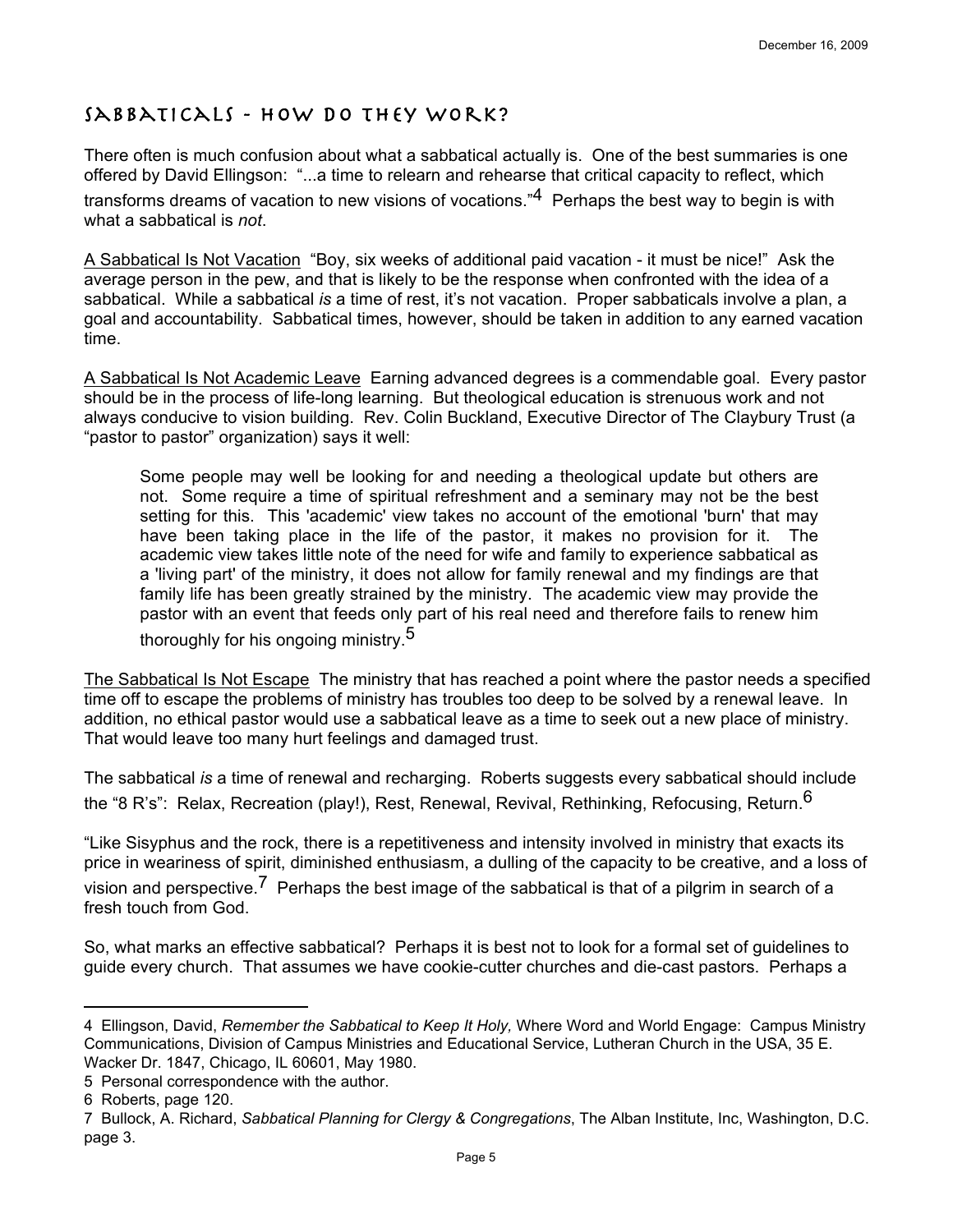better approach is to list some of the critical elements that make for a successful sabbatical, and let the churches improvise freely on the theme. The goal isn't so much how renewal leaves occur, but that they *do* occur.

#### The Critical List

The following are some of the critical elements of sabbatical planning.

#### *1. Intentionality*

Sabbaticals should not be an afterthought or a response to an emergency. They should be carefully planned so as to have maximum benefit. This involves a number of critical issues.

**Time frame** - The time frame of a sabbatical can be approached from a number of perspectives. Typically, the word sabbatical connotes some time off every seven years. But in today's environment, that might be a less than optimal time. Some churches have a policy that senior staff accrue a day and a half sabbatical for every month served, and associate staff a day for every month served. Another potential is looking at increments of five, ten, fifteen and twenty years of service, with increasing time available each period (one month, two months, three months, six months?). The key issue is that a pastor has both incentive for staying longer periods of time, and built-in points of refreshment when they do. Good sabbatical plans should cover at least 20 years of ministry. See the addendum for some sample approaches.

**Costs** - Sabbatical leaves incur costs to both the pastor and the church. The pastor's full salary and benefit package should continue during the sabbatical (let's not work to alleviate one stress, only to create another!). The Catholic church addresses this need among their priests by setting aside a regular portion of their salary for sabbatical leaves. This is then matched by the diocese when the leave is taken. Churches and pastor could plan appropriate set-asides so that after a given period of time both had sufficient funds to cover the experience.

**Continuation of Ministry** - The work needs to go on whether the pastor is present or not. This means covering not only the pulpit, but appropriate visitation, secretarial needs and directions and leadership issues. Adequate plans need to be in place so that remaining staff (permanent, part-time or volunteer) are not overworked or required to enact decisions beyond their authority. Denominational offices can be of help in finding adequate interim or pulpit supply, or in setting up a workable program for a church. Someone has remarked that when the pastor goes on a sabbatical, the church goes on a sabbatical as well. Fresh input can be as energizing to a church as it can to a pastor. The key is to plan well.

#### *2. Congregational Involvement*

In light of the above observation, the church needs to be a part of the process. This can be a positive experience! Take, for example, the experience of one church:

...when one Minnesota pastor took a sabbatical to study spirituality, he worked out a reading list for himself and the congregation. Before he left, the congregation gathered for a weekend retreat to study the subject. Then while their pastor was gone, members worked on the reading and discussed it in classes. Part of this church's mutual plan was for both pastor and congregation to share their common yet different journeys in exploring the subject of spirituality upon his return.  $8$ 

A good sabbatical experience should cause growth for all concerned.

<sup>8</sup> Bullock, page 6.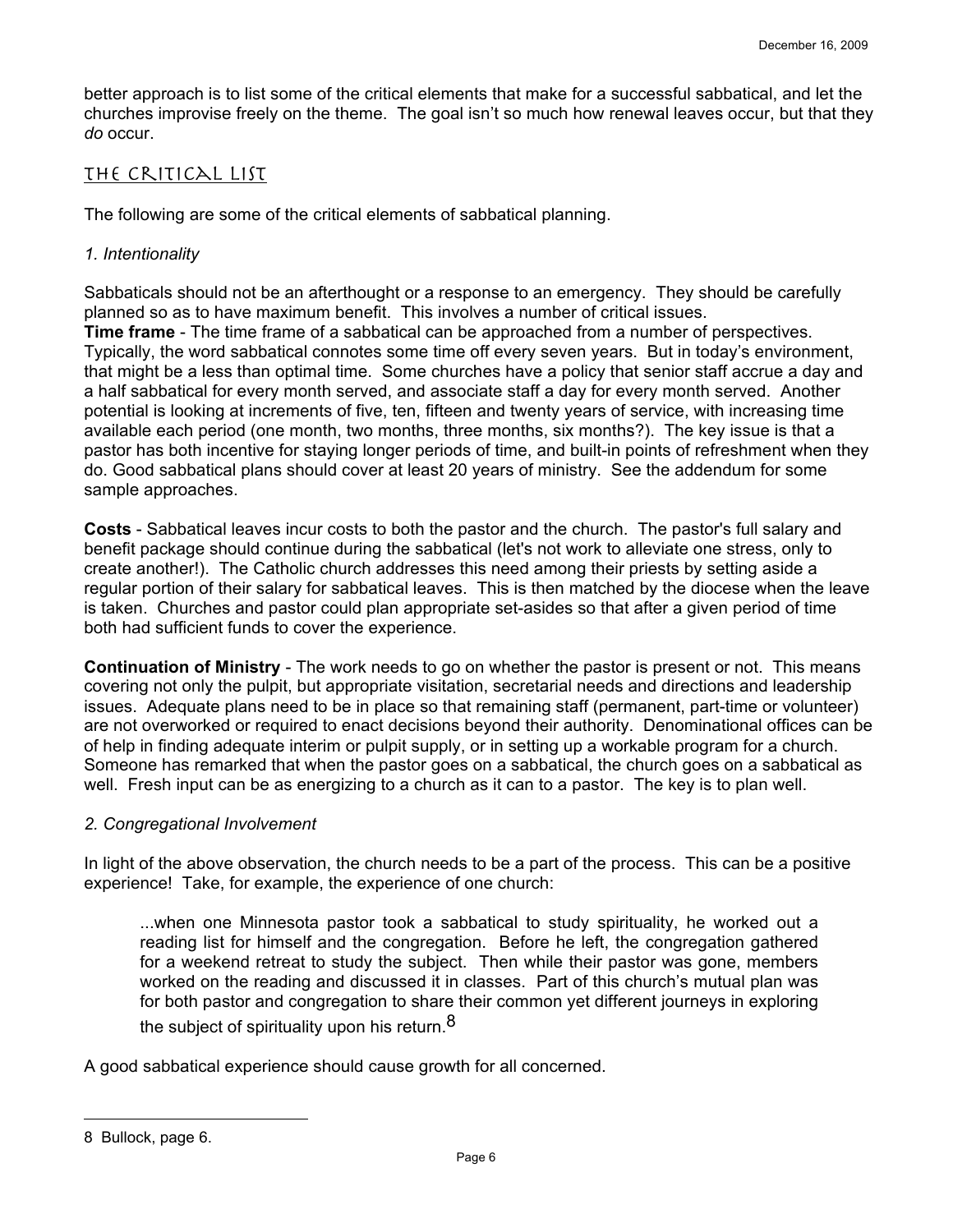#### *3. Accountability*

A renewal leave is not just time off; it is time to renew. Whether the plan calls for reading, research, reflection, retreating or writing, it should be done under some form of accountability. The use of a spiritual director or mentor may well be advised. This would be an individual who would serve as a "reality check" for the person on sabbatical. This should *not* be a person from the leadership team of the church; very likely another area pastor could serve in this role. As one person who oversees retreats and sabbaticals said: "I believe that pastors would do well to be encouraged to see a Mentor or a

Counselor for the '15,000 mile service', during their sabbaticals. Self-awareness maintains health.<sup>9</sup>

On the other hand, sabbaticals should not be so tightly structured that the Spirit has no freedom to lead and reveal. If the goal of a sabbatical is to renew one's vision and commitment, then the Spirit may lead us in ways only He knows. Every plan should have a certain amount of available flexibility.

#### *4. Family involvement*

It's not just the pastor under the pressure cooker these days - his whole family shares the load. A good sabbatical plan will allow for some form of family renewal. This is the shortcoming of purely academic sabbaticals. The pastor gets the degree and the family gets left behind! As Colin Buckland remarks:

Some pastors cannot see the needs of their family and plan to leave them for months. Some of these families have struggled with the absence of the husband/father and need to have a time of renewal only to see this opportunity taken away as the pastor goes off for 'HIS' sabbatical 10

Joint mission adventures, at least during a part of the pastor's time, can only be a healthy investment. Even family travel as the pastor makes a pilgrimage to a particularly significant place or ministry can make for a family sabbatical investment. One pastor planned a sabbatical leave that involved taking his son on a world-spanning missions tour! No one will have to teach that young man the value of missions in the future.

#### *5. Feedback & Reinvestment*

While congregational involvement looks to the preparation for a sabbatical, feedback speaks of sharing with the church as a result of a renewal experience. The church should be helped to see the benefits of the investment they made in their pastor's life. Whether it's new programs or a fresh vision, or simply new vitality in the pulpit, pain should be taken to link results with the sabbatical leave. In that way, the church will continue to be receptive to future sabbatical experiences. This is especially true for churches experiencing their first sabbatical experience.

## Sabbaticals - The Necessary Option

"I truly long to be a spiritual leader. I no longer want to be a manager of a church or CEO of a nonprofit

corporation.' - from a pastor in Tennessee. $n^{11}$  Is there not one of us in ministry who would not echo that statement? We live in challenging, difficult times. But such times always hold the dual potential of great disaster or great victory. Usually, the difference is due to godly, inventive and faith-oriented decisions. The evangelical church does not have a tradition of the sabbatical leave. To our shame, more than once the sentiment is heard, "We shoot our wounded!" Pinnacle Ministries strongly encourages

<sup>9</sup> Colin Buckland - personal correspondence with the author.

<sup>10</sup> Ibid.

<sup>11</sup> London, H.B. and Wiseman, Neil, *Pastors At Risk,* Victor Books, Wheaton, IL, 1993, page 173.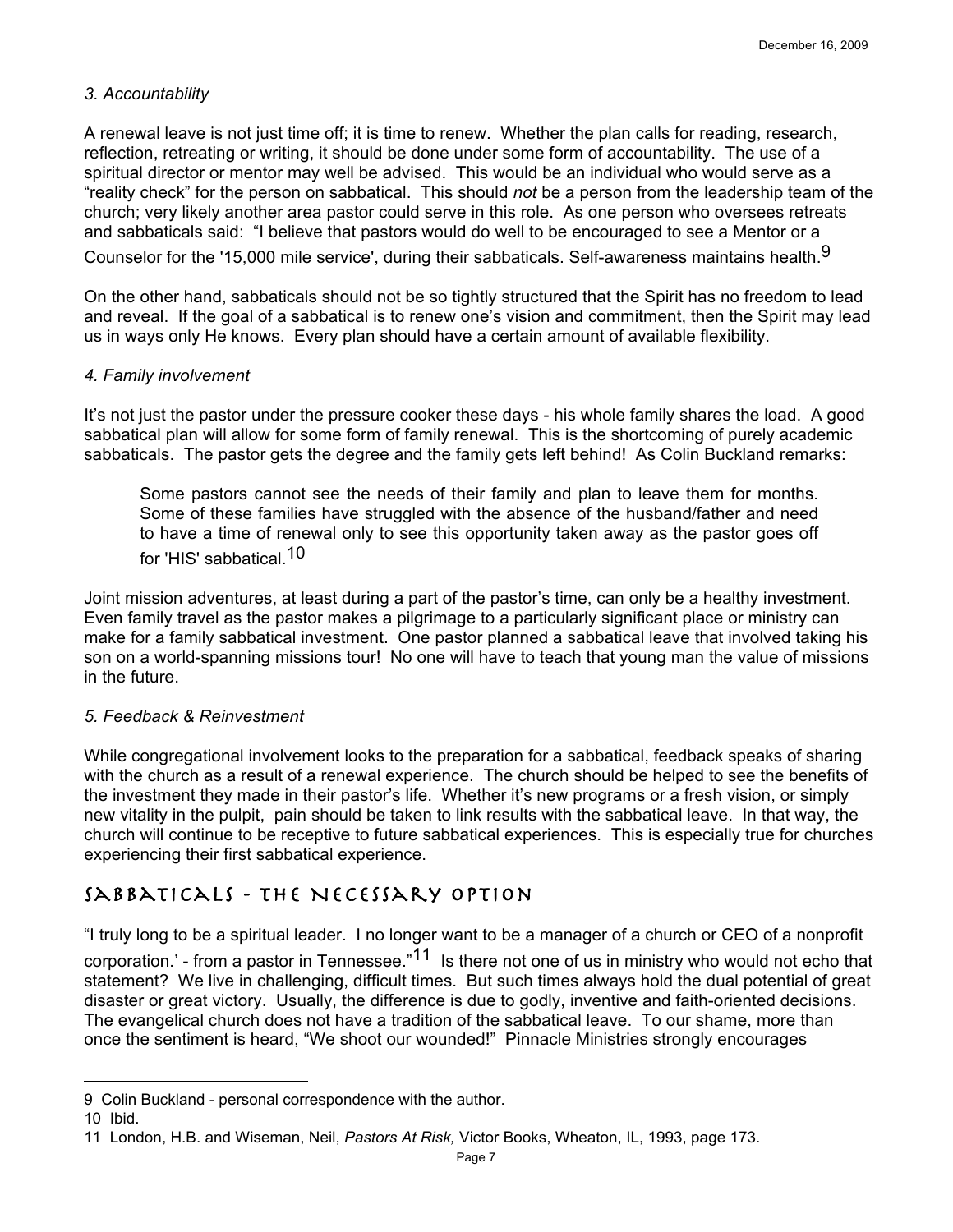churches to take a bold step by adopting a formal sabbatical policy. Such an investment will not go unnoticed by the Chief Shepherd. Pinnacle Ministries stands ready to help in any way necessary.

For additional information, contact: Rev. Gary Harrison, President *Pinnacle Ministries, Inc.* PO Box 275 1019 Western Ave Mosinee, WI 54455-0275 gharrison@pinmin.org www.pinmin.org

**Pinnacle Ministries** 

© 1997 Gary Harrison. Permission is granted to freely use material in the context of a local church. Written permission is necessary for republication outside of the local church setting.